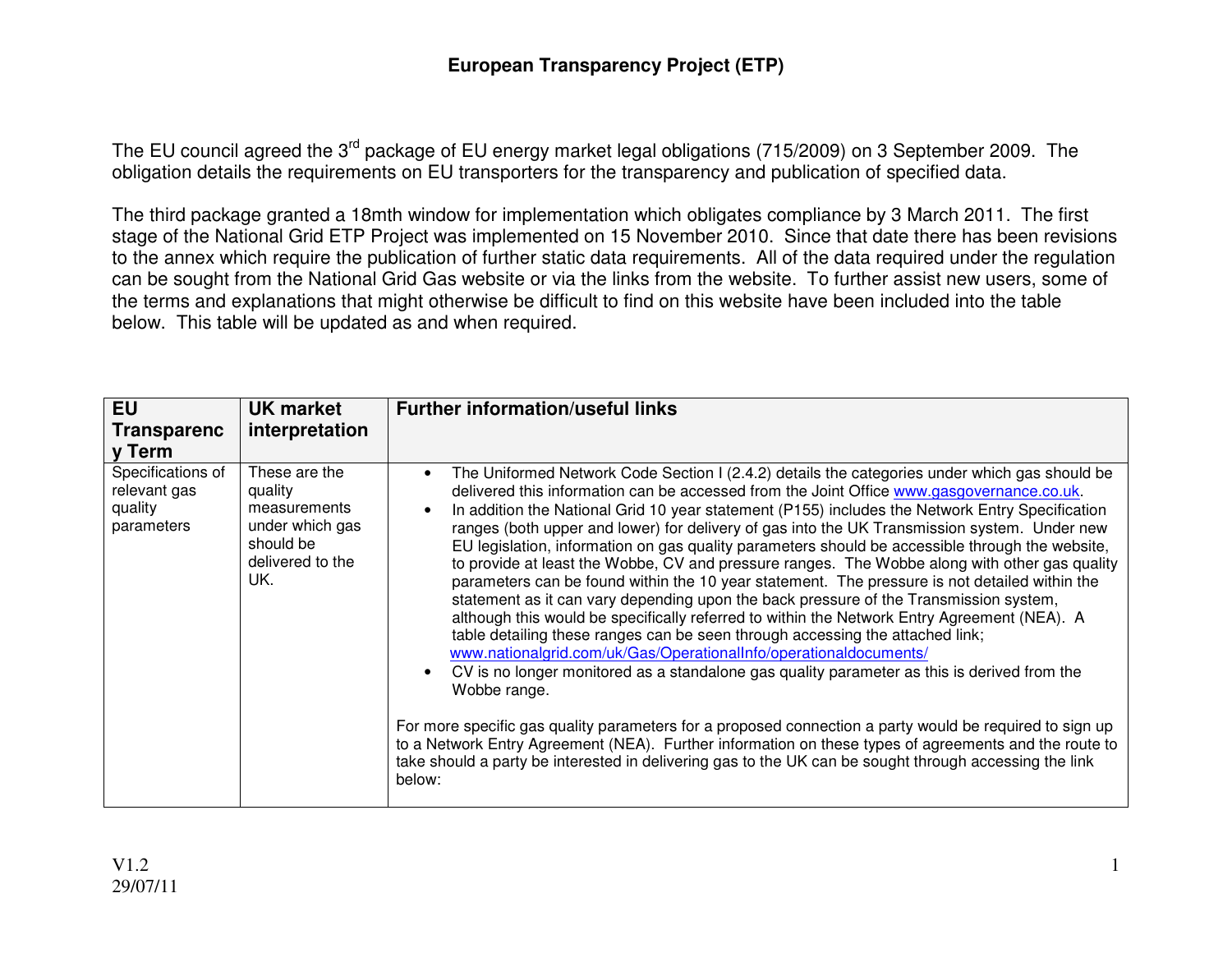| <b>EU</b>                                                        | <b>UK market</b>                                                                                                                | <b>Further information/useful links</b>                                                                                                                                                                                                                                                                                                                                                                                              |
|------------------------------------------------------------------|---------------------------------------------------------------------------------------------------------------------------------|--------------------------------------------------------------------------------------------------------------------------------------------------------------------------------------------------------------------------------------------------------------------------------------------------------------------------------------------------------------------------------------------------------------------------------------|
| <b>Transparenc</b>                                               | interpretation                                                                                                                  |                                                                                                                                                                                                                                                                                                                                                                                                                                      |
| v Term                                                           |                                                                                                                                 |                                                                                                                                                                                                                                                                                                                                                                                                                                      |
|                                                                  |                                                                                                                                 | http://www.nationalgrid.com/uk/Gas/Connections/ntsentry/entry_conn_processes/entry_con_process                                                                                                                                                                                                                                                                                                                                       |
|                                                                  |                                                                                                                                 | Where a party attempts to flow gas which is not in the agreed parameters National Grid has the ability to<br>refuse to flow. This is detailed within the Uniformed Network Code Section I (2.3.3).                                                                                                                                                                                                                                   |
| Definitions of key<br>terms regarding<br>systems and<br>services | This refers to the<br>key terms<br>associated with<br>systems and<br>services<br>associated with<br>the transmission of<br>gas. | The supplementary help section of the site includes a definition of key industry terminology- this<br>has recently been updated. In addition an introductory section has been added to the site which<br>includes an explanation of key Gas Ops systems.<br>www.nationalgrid.com/uk/Gas/Data/help/                                                                                                                                   |
|                                                                  |                                                                                                                                 | A new explanation of capacity has recently been included on the site and this can be accessed<br>through the Capacity Auction Information page and then selecting the document within the<br>Information sub -section.<br>www.nationalgrid.com/uk/Gas/Data/CA/                                                                                                                                                                       |
|                                                                  |                                                                                                                                 | The National Grid 10 year statement includes a list of industry terminology.<br>www.nationalgrid.com/uk/Gas/TYS                                                                                                                                                                                                                                                                                                                      |
|                                                                  |                                                                                                                                 | The Joint Office has a list of all Network Code terms and references which part of the UNC<br>details which term www.gasgovernance.co.uk/general                                                                                                                                                                                                                                                                                     |
| Relevant points<br>οf<br>interconnection                         | These are the<br>points at which the<br><b>UK Transmission</b><br>system is<br>connected to the<br>EU.                          | The UK has 3 points of Interconnection. Interconnectors are sited as follows:<br>At the Moffat exit point there is the Irish interconnector to Dublin operated by Gaslink. This<br>interconnector only physically flows in one direction from UK to Ireland.<br>At Bacton exit point there are two interconnectors to Europe; BBL to Netherlands and IUK to<br>Zebrugge in Belgium. Only IUK offers a physical reverse flow service. |
|                                                                  |                                                                                                                                 | A map reflects the points of interconnection to the UK can be found using the following link to this<br>website http://www.nationalgrid.com/uk/Gas/About/How+Gas+is+Delivered/                                                                                                                                                                                                                                                       |
|                                                                  |                                                                                                                                 | In addition further information can be sought on each of the Interconnector companies' websites which                                                                                                                                                                                                                                                                                                                                |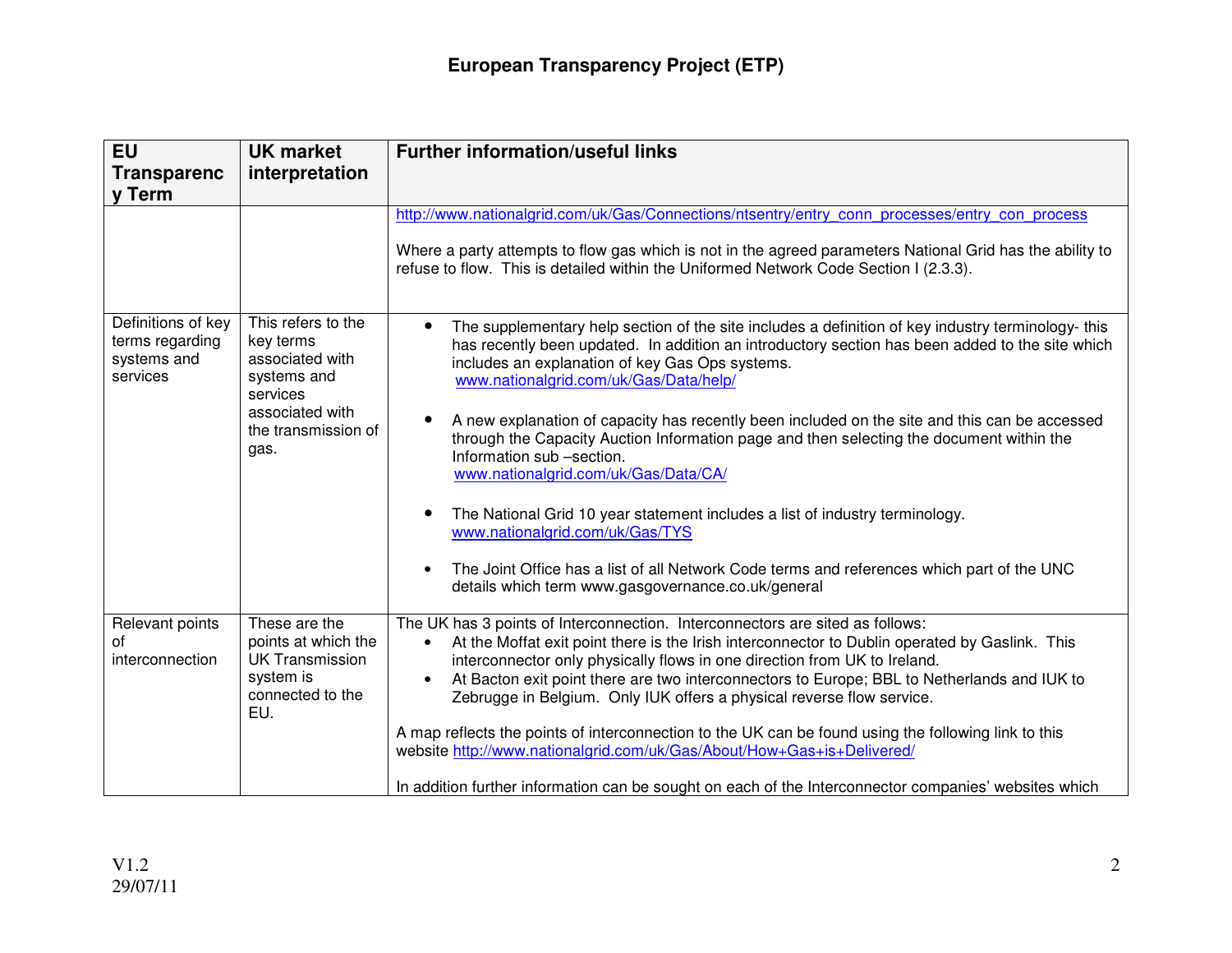| <b>EU</b>                                  | <b>UK market</b>                                                                                                                                                       | <b>Further information/useful links</b>                                                                                                                                                                                                                                                                                                                                                                                                                                                                                                                                                                                                                                                                                                                                                                                                                                                                                                                                                                                                                                                                                                        |
|--------------------------------------------|------------------------------------------------------------------------------------------------------------------------------------------------------------------------|------------------------------------------------------------------------------------------------------------------------------------------------------------------------------------------------------------------------------------------------------------------------------------------------------------------------------------------------------------------------------------------------------------------------------------------------------------------------------------------------------------------------------------------------------------------------------------------------------------------------------------------------------------------------------------------------------------------------------------------------------------------------------------------------------------------------------------------------------------------------------------------------------------------------------------------------------------------------------------------------------------------------------------------------------------------------------------------------------------------------------------------------|
| <b>Transparenc</b>                         | interpretation                                                                                                                                                         |                                                                                                                                                                                                                                                                                                                                                                                                                                                                                                                                                                                                                                                                                                                                                                                                                                                                                                                                                                                                                                                                                                                                                |
| <b>v</b> Term                              |                                                                                                                                                                        |                                                                                                                                                                                                                                                                                                                                                                                                                                                                                                                                                                                                                                                                                                                                                                                                                                                                                                                                                                                                                                                                                                                                                |
|                                            |                                                                                                                                                                        | can be accessed through the Supplementary Help/Industry Links page.                                                                                                                                                                                                                                                                                                                                                                                                                                                                                                                                                                                                                                                                                                                                                                                                                                                                                                                                                                                                                                                                            |
| Procedures at<br>interconnection<br>points | Within the UK<br>National Grid do<br>not undertake any<br>specific<br>nomination<br>matching/balancin<br>g procedures from<br>interconnectors to<br>the National Grid. | Interconnectors are treated as the same as normal connected system points. Any party that wishes to<br>connect to National Grid's system must enter into a bi-lateral agreement called a Network Entry<br>Agreement (NEA) or a Network Exit Agreement (NExA). Further information on this can be found<br>through accessing the connections site, web link is attached.<br>The high level content of a typical NEA can be found on this site through the connections page or by<br>using the link below, along with further information on the connections process:<br>www.nationalgrid.com/uk/Gas/Connections/ntsentry                                                                                                                                                                                                                                                                                                                                                                                                                                                                                                                        |
| <b>ENTSOG</b>                              | (European<br>Network of<br>Transmission<br><b>System Operators</b><br>for Gas.)                                                                                        | The European Network of Transmission System Operators for Gas (ENTSOG)" works to promote the<br>completion and functioning of the internal market and cross-border trade for gas and to ensure the<br>optimal management, coordinated operation and sound technical evolution of the European natural gas<br>transmission network" (www.entsog.eu).<br>The objectives of the organisation are defined in Gas Regulation 715/2009.<br>The work will include:<br>elaboration of network codes<br>$\bullet$<br>development of Community wide ten-year network development plan<br>enhancing the provision of information to the market<br>$\bullet$<br>delivering common network operational tools to co-ordinate network operation.<br>$\bullet$<br>As part of enhancing the provision of information to the market ENTSOG has created a Transparency<br>Platform that displays key data from the member TSOs. NG as the UK Transporters sends a set of data<br>to this platform such that it is easily accessible to EU parties. Please note that the information on the<br>ENTSOG platform is provided in EU common units.<br>www.gas-roads.eu |
| <b>Relevant Points</b>                     | For the purposes<br>of Article 18 (4) of                                                                                                                               | Please click on the attached links to view the Ofgem papers on the topic of Relevant Points. These<br>papers provide a background to the discussion on the topic and within the documents an appendix is                                                                                                                                                                                                                                                                                                                                                                                                                                                                                                                                                                                                                                                                                                                                                                                                                                                                                                                                       |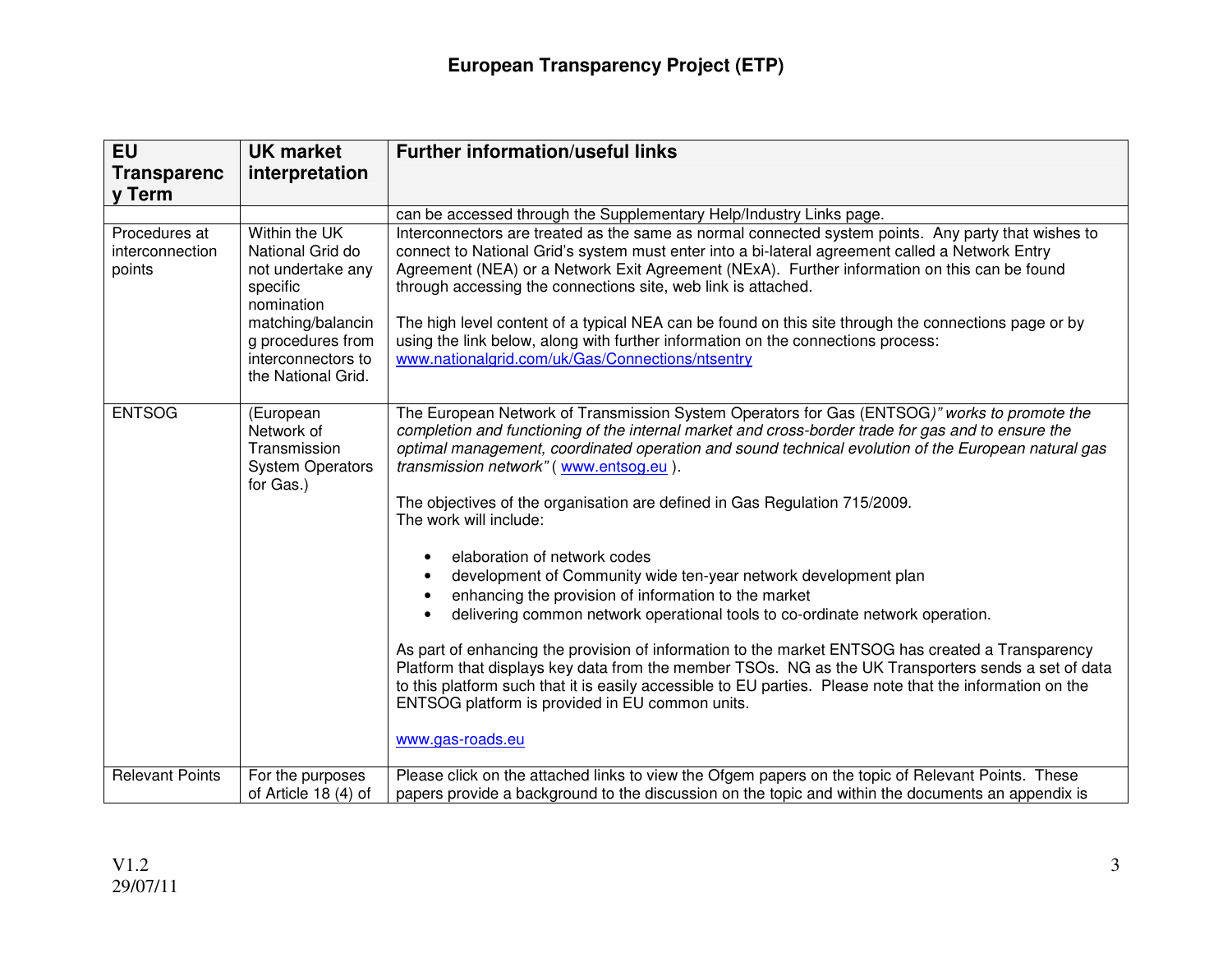| <b>EU</b><br><b>Transparenc</b>                                   | <b>UK market</b><br>interpretation                                                                                                                                                       | <b>Further information/useful links</b>                                                                                                                                                                                                                                                                                                                                                                                                                                                                                                                                                                                                                                                                                                                                                                                                                                                                                                                                                                                                                                                                                                                                                                                                         |
|-------------------------------------------------------------------|------------------------------------------------------------------------------------------------------------------------------------------------------------------------------------------|-------------------------------------------------------------------------------------------------------------------------------------------------------------------------------------------------------------------------------------------------------------------------------------------------------------------------------------------------------------------------------------------------------------------------------------------------------------------------------------------------------------------------------------------------------------------------------------------------------------------------------------------------------------------------------------------------------------------------------------------------------------------------------------------------------------------------------------------------------------------------------------------------------------------------------------------------------------------------------------------------------------------------------------------------------------------------------------------------------------------------------------------------------------------------------------------------------------------------------------------------|
| v Term                                                            |                                                                                                                                                                                          |                                                                                                                                                                                                                                                                                                                                                                                                                                                                                                                                                                                                                                                                                                                                                                                                                                                                                                                                                                                                                                                                                                                                                                                                                                                 |
|                                                                   | <b>Gas Regulation</b><br>(EC) No 715/2009<br>these are the<br>Entry and Exit<br>Points to National<br>Grid's NTS which<br>Ofgem has<br>determined that<br>data should be<br>reported on. | included which lists in full both the entry and exit points considered as "Relevant Points"<br>http://www.ofgem.gov.uk/Networks/Trans/GasTransPolicy/Documents1/Relevant Points decision letter.<br>pdf<br>http://www.ofgem.gov.uk/Networks/Trans/GasTransPolicy/Documents1/Relevant%20exit%20points%20-<br>%20decision%20letter.pdf                                                                                                                                                                                                                                                                                                                                                                                                                                                                                                                                                                                                                                                                                                                                                                                                                                                                                                            |
| <b>Combined Heat</b><br>& Power Supply<br>Point<br>Categorisation | <b>Within National</b><br>Grid we internally<br>categorise CHP<br>points.                                                                                                                | With respect to exit points connected to a single end customer Ofgem has agreed that data for these<br>points can be aggregated and as such is reported as an aggregate for power stations and Industrial<br>offtakes. Due to this aggregate classification of sites National Grid has been asked to detail how it<br>determines whether a site is a "Power Station" or an "Industrial offtake".<br>With respect to CHP points, it is not always easy to categorise a point into industrial offtakes or power<br>stations. National Grid does however on its website show the site type. Users can therefore see how<br>each site is categorized. National Grid has been asked to outline on the website how the categorization<br>of points is determined.<br>National Grid provides a number of reports on the website with regards to relevant exit points. It is<br>necessary to ensure users have transparency on the categorization of Supply Points used within the<br>report and hence the following explanation has been provided:<br>Power stations is a National Grid internal naming convention designated at the time of connection to<br>those Supply Points with the primary purpose of generating powers for grid distribution. |
|                                                                   |                                                                                                                                                                                          | Industrial offtake is a National Grid internal naming convention designated at the time of connection to<br>those Supply Points with the primary purpose of consuming gas for a number of industrial purposes<br>which may include electricity generation but this would not be the main purpose of the Supply Point.                                                                                                                                                                                                                                                                                                                                                                                                                                                                                                                                                                                                                                                                                                                                                                                                                                                                                                                           |